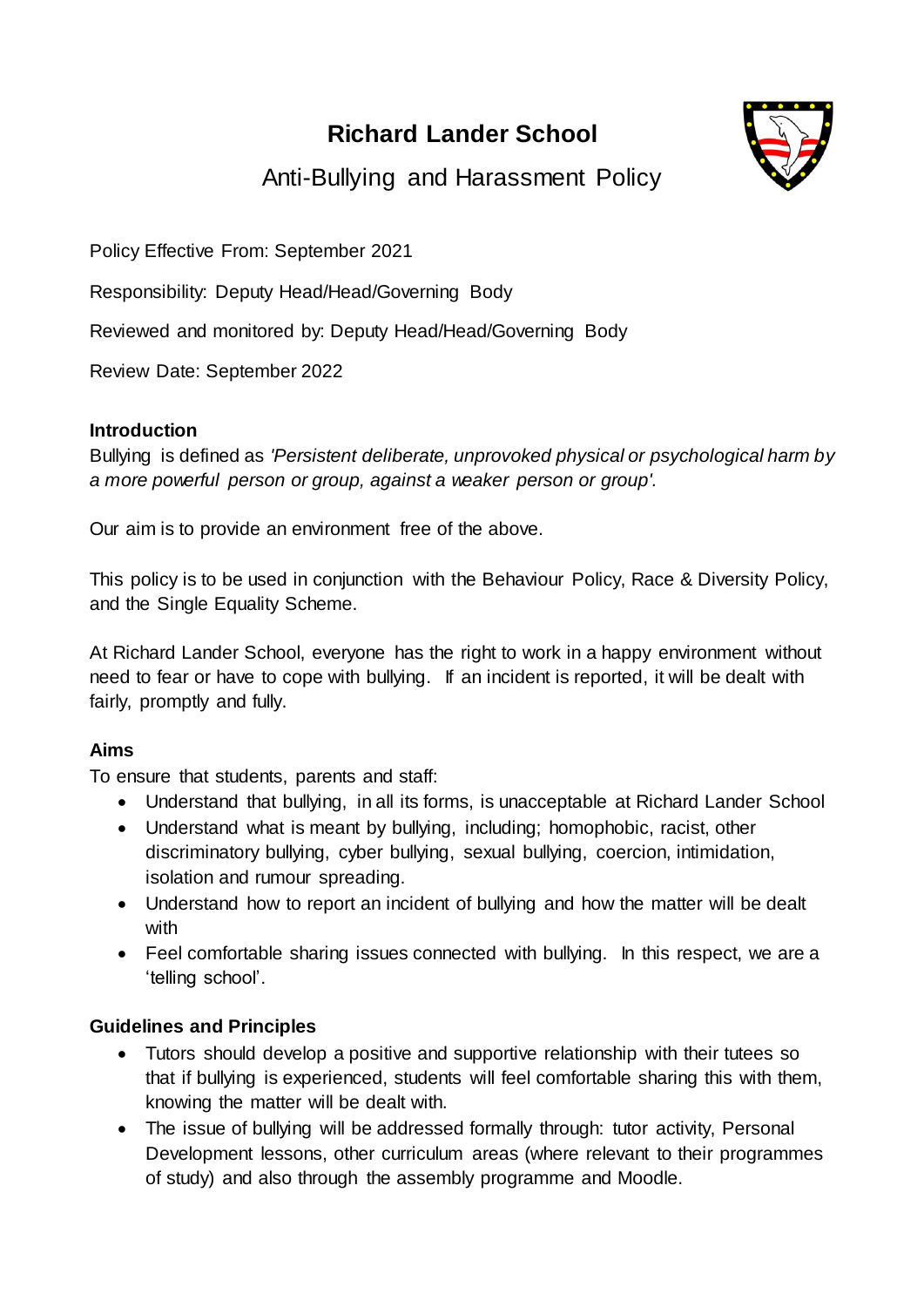• Bullying will also be addressed through formal channels such as the School Council, as well as student and parent conferencing.

## **Systems and Processes**

- There may be a staged approach to issues of bullying and staff should recognise when the issue should be elevated to the next level. This includes action / support from:
	- o Tutor or teacher
	- o Referral to the Student Support team for investigation or further support, and communication home
	- o SLT (including the Designated Senior Person)
	- o At times it will be appropriate to involve outside agency support such as Anti-Bullying Cornwall (ABC) or the Police Community Liaison Officer.
	- $\circ$  Peer to peer mentoring / support is offered through the 'Respect' group. Students who run this group have received appropriate training.

Staff who record bullying incidents should do so through the SIMS function as set out by the school. For all incidents of bullying, staff should:

- $\circ$  Fill in the 'comment' box with details of the incident. (In normal circumstances, the comment box will allow sufficient space to detail the incident. If not, this should be supported by separate e-mail)
- o If the issue is more serious or requires more of a detailed explanation due to the complexity of the circumstance, staff should make direct representation, either in person or by phone call, to the Student Support team, who will deal with the issue further.

Incidents of bullying:

- Will also result in appropriate sanction whose aim will be to: (a) restore a sense of justice (b) help the perpetrator understand why his / her actions were wrong (c) ensure both the victim (and others) recognise that the school deals with such matters fairly and appropriately.
- Incidents of bullying should result in contact with parents victim and perpetrator
- Incidents of bullying must be recorded and placed on file victim or perpetrator  $-$  at times both. (Staff should be aware that incident reports may be viewed at a further stage by parents.)
- Incidents of bullying will be recorded on SIMS and analysed each half term by the Assistant Headteacher responsible for managing this, and the SLT. This will also be analysed with the Chair of Governors on a termly basis. This will include analysis by:
	- o Year Group
	- o Gender
	- o Within curriculum areas